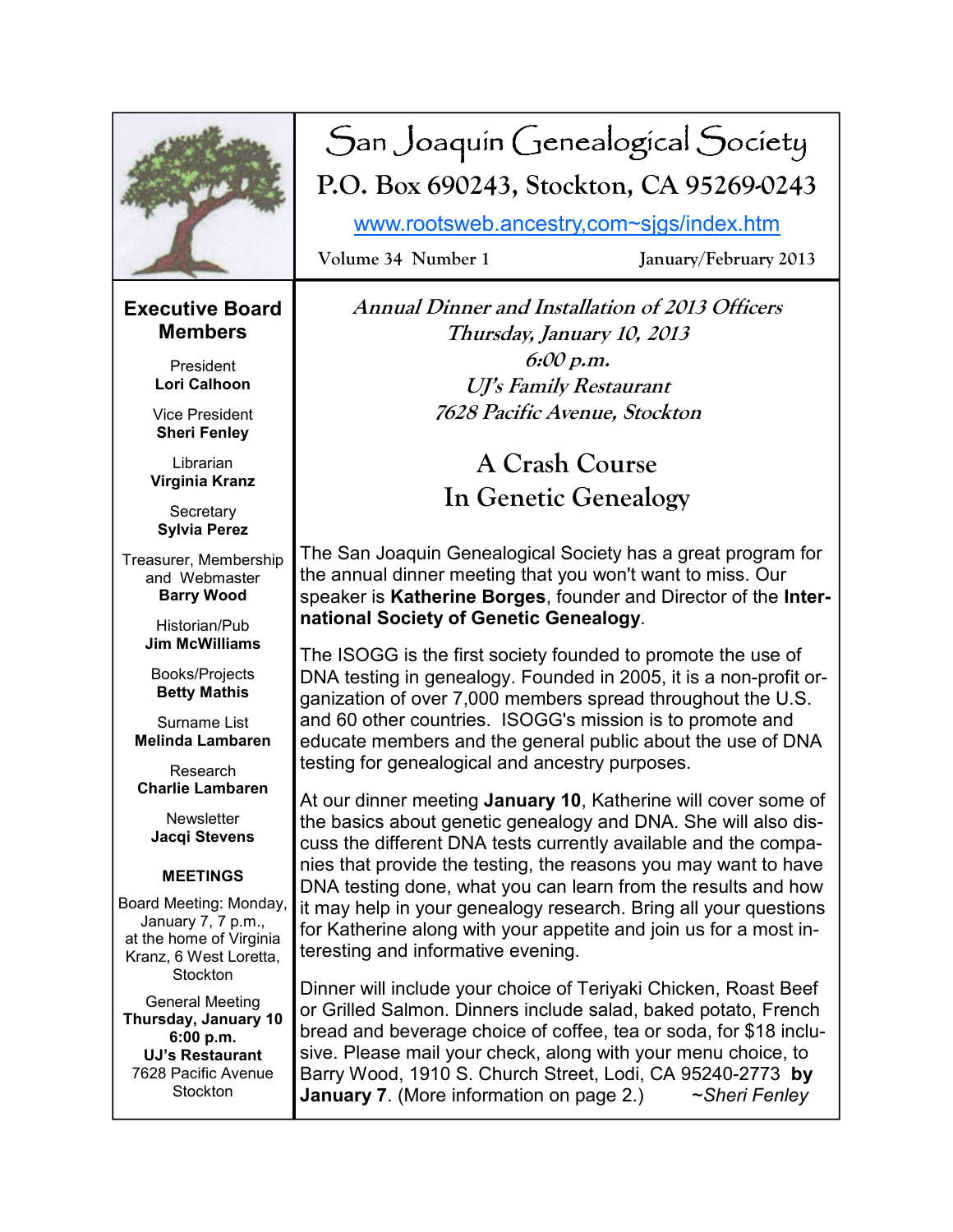# **Update on Dinner at UJ's**

We've had such a positive response to our meeting announcement that we've had to move to a larger dining room at UJ's. We will now meet in the banquet room, which has an entrance on the east end of the restaurant. The meeting time and date will remain the same.

Be sure to get your check in the mail by **January 7** and indicate your menu preference. Please make checks payable to the San Joaquin Genealogical Society. Questions may be directed to Marilyn Rauzi at marilynrau@hotmail.com.

Our annual dinner meeting will help kick off the year for the San Joaquin Genealogical Society. It's our chance to start 2013 by getting together with members, enjoying an evening together—as well as hearing an excellent presentation and installing our newly-elected officers.

It won't be the same without you. Please mark **January 10** on your calendar and plan to join us at UJ's Family Restaurant in the Hammer Ranch Center on Pacific Avenue for **dinner at 6:00 p.m**.

### **Joint Board Meeting in January**

To facilitate smoothly passing the responsibilities of coordinating Society programs to newly-elected officers, the upcoming January Board meeting will be a joint meeting between outgoing officers and those newly-elected last November. The time and location will be the same as for previous meetings. The purpose of the joint meeting will be to gain advice and guidance on transitioning to the new Board roles, as well as discussing our vision for the upcoming year.

# **A Note From Our Outgoing President, Marilyn Rauzi**

Dear Fellow Members,

Being your President has been a very rewarding experience. I have met many new faces, heard about many interesting places and people through our program speakers, and participated in many interesting functions. We have had computer classes to acquaint our membership on using computers in this very fast technology world, and volunteers at our Central Library to help those interested in tracing their family origins. Our workshops have been well attended, which shows how many people are finding their family's past of great interest. This is the best way to learn about our country's history and our ancestor's part in the forming of our great country. May we always be mindful of what a great country it is.

In January we will be installing a new President, Vice President and Secretary and our ever faithful Treasurer. Come to our Installation Dinner on January 10, 6:00 p.m. at UJ's Restaurant and hear all about DNA, which seems to be the coming event in genealogy. Your reservation information is in this newsletter.

Wishing all the best to the new board, and a Happy New Year to all.

#### *Marilyn Rauzi*

### **Newsletter Copy Deadline**

The San Joaquin Genealogical Society newsletter is published five times a year: January, March, May, September and November. Upcoming copy deadline is **February 20, 2013**. Please submit articles to afamilytapestry@gmail.com .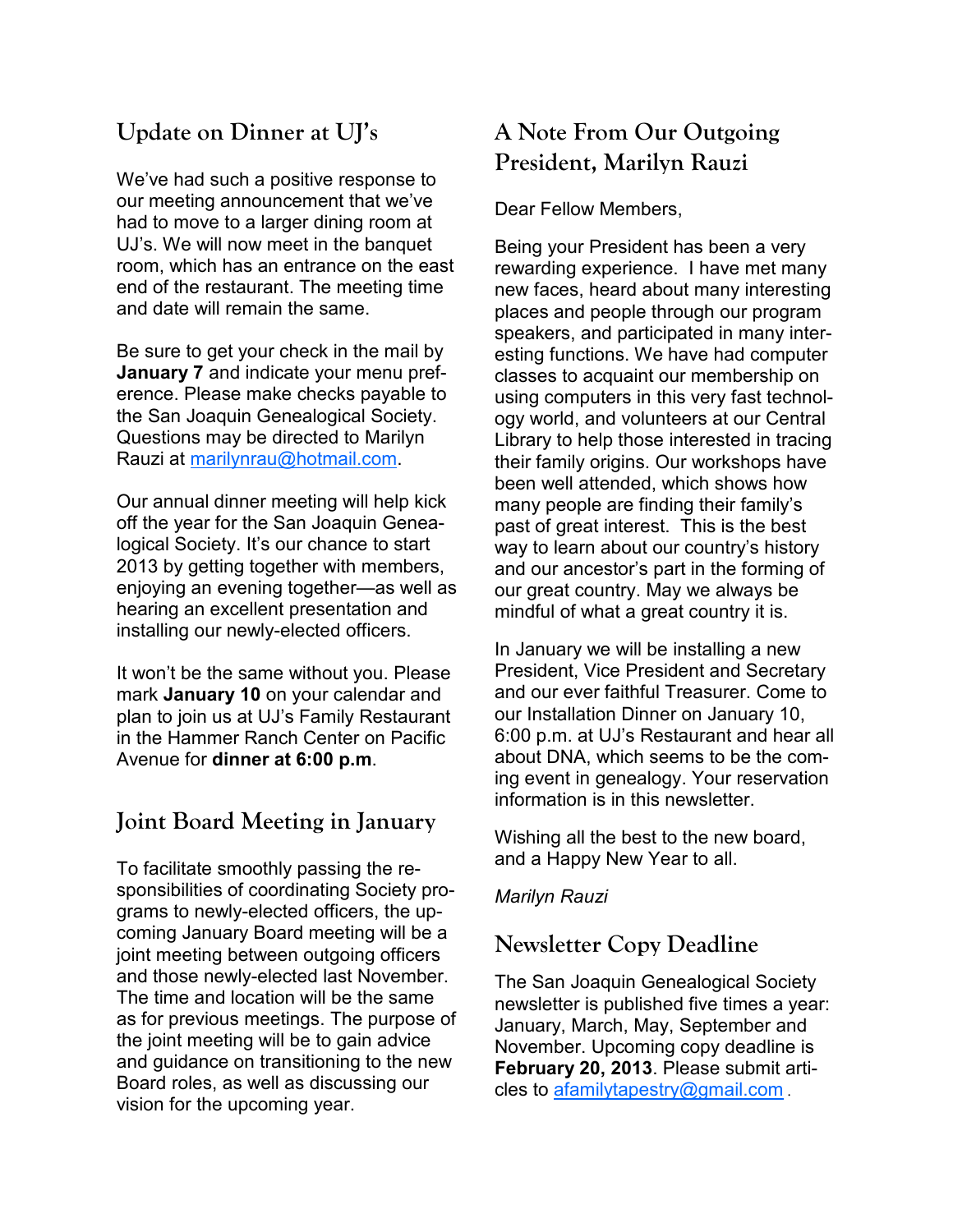# **Message From Our Incoming President**

#### Dear SJGS members!

As President of the SJGS for 2013, I am looking forward to providing more and varied activities that will better meet your own personal interests and the reasons why you joined the genealogical society. In order to accomplish this, we need your input on what activities you would especially enjoy participating in.

We have a great group of elected officers—with Sheri Fenley as Vice President, Sylvia Perez as Secretary, Virginia Kranz as Librarian and Barry Wood as Treasurer.

We have a new Newsletter chairperson, Jacqi Stevens and a new Historian/ Publicity chairman, Jim McWilliams. Veteran committee chairmen who will be reappointed for 2013 are Melinda Lambaren as surname chairman, Charlie Lambaren as Research chairman, and Betty Mathis as Project chairman.

Marilyn Rauzi will be on the Board as Past President, having graciously been our President for several years. We should all appreciate her dedication to helping our Society over many years. Likewise, we should admire the past, present and future efforts of our Board members for all the good work they do in providing the activities of the Society.

The above Executive Board hopes to see you at our annual installation dinner meeting at UJ's, 6 p.m. on Thursday, January 10. Get a chance to socialize with other members, have a good meal, and listen to a fascinating presentation on the latest information about DNA

analysis for genealogy.

Hope you have all had a wonderful Holiday Season. I'm looking forward to seeing you soon!

*Lori Calhoon*  President, San Joaquin Genealogical Society, 2013

## **APG News**

The Association of Professional Genealogists—the world's largest professional organization for genealogists—recently announced their election results for Board members for the upcoming term of office.

Congratulations to our very own **Sheri Fenley**, elected to represent APG's Region One West. In addition to serving as San Joaquin Genealogical Society's Vice President and former newsletter editor, Sheri is a professional genealogist and author of the popular blog, *The Educated Genealogist*, voted as one of *Family Tree Magazine'*s Top 40 Blogs.

## **Library Volunteers to Meet**

The Volunteers at Chavez Committee will be meeting on **Tuesday, January 8**, at 2:00 p.m., following the regular library volunteer session at the Chavez Library in downtown Stockton.

According to committee charperson, **Virginia Kranz**, this meeting will allow Society library volunteers to address scheduling issues, as well as exchange ideas on how to better teach and serve those who come to the downtown branch for genealogy help.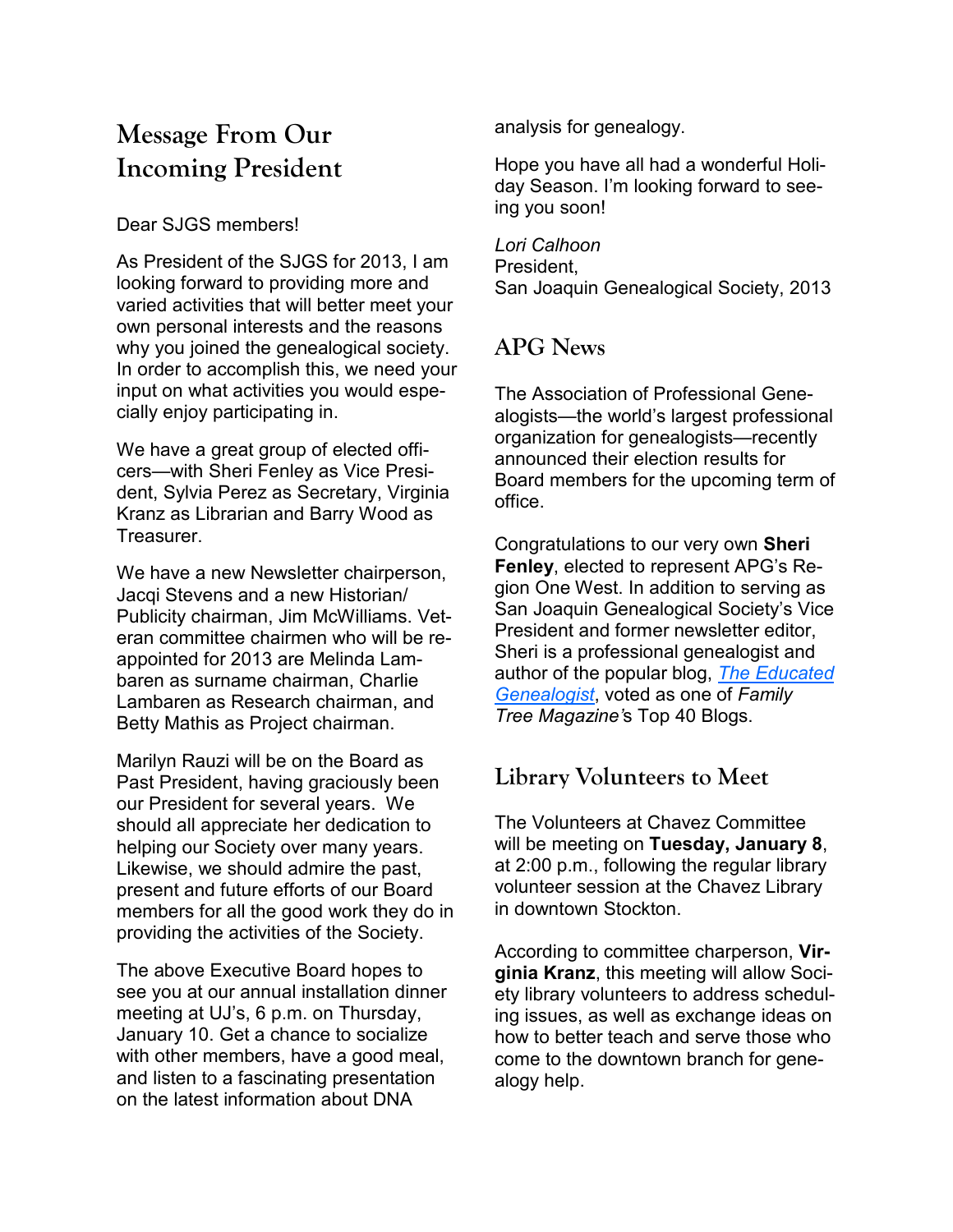### Post-Holiday Book Sale

The San Joaquin Genealogical Society is having a genealogy book sale from *now until January 31<sup>st</sup>*. You can purchase any of our available books for 15% off the regular price. Hurry while the supply lasts.

| Title                                                                                                                     | reg price | sale price |
|---------------------------------------------------------------------------------------------------------------------------|-----------|------------|
| Index to Declarations San Joaquin County<br>1851-1906 (Citizenship papers)                                                | \$10.00   | \$8.50     |
| Birth Records of San Joaquin County California                                                                            |           |            |
| Vol. II $1859 - 1905$                                                                                                     | \$15.00   | \$12.75    |
| Vol. III 1905 - 1906                                                                                                      | \$6.00    | \$5.10     |
| ----------------------------------<br>Marriage Records of San Joaquin County, California                                  |           |            |
| Vol. I August 1850 - December 1865                                                                                        | \$12.50   | \$10.60    |
| Vol. II January 1866 - December 1884                                                                                      | \$12.50   | \$10.60    |
| Vol. III January 1884 - December 1899                                                                                     | \$12.50   | \$10.60    |
| Vol. VI $1914 - 1920$                                                                                                     | \$18.00   | \$15.30    |
| Vol. VII 1920 - 1925                                                                                                      | \$15.00   | \$12.75    |
| Vol. VIII 1933 - 1941 - Brides Index                                                                                      | \$15.00   | \$12.75    |
| Vol. VIII 1933 - 1941 - Grooms Index                                                                                      | \$15.00   | \$12.75    |
| Vol. VIII both books Bride & Groom                                                                                        | \$25.00   | \$21.25    |
| Gold Rush Days Series - newspaper abstracts                                                                               |           |            |
| Vol. III Miscellaneous Notices 1856-1862                                                                                  | \$12.00   | \$10.20    |
| Vol. IV Births & Marriages 1856-1862                                                                                      | \$10.00   | \$8,50     |
| Vol. V Births, Deaths, Marriages 1862-1866                                                                                | \$12.00   | \$10.20    |
| Vol. VI Misc. Notices 1862-1866 (2 books)                                                                                 | \$25.00   | \$21.25    |
| Vol. VIII Marriages 1866-1872                                                                                             | \$12.00   | \$10.20    |
| Vol. IX Deaths August 1866 - December 1872                                                                                | \$15.00   | \$12.75    |
| Certificates of Death, City of Stockton                                                                                   |           |            |
| Vol. I 1893-1897                                                                                                          | \$15.00   | \$12.75    |
| Vol. II 1898 - 1907                                                                                                       | \$15.00   | \$12.75    |
| Death Records San Joaquin County, CA.                                                                                     |           |            |
| Vol. III & IV 1873 - 1905                                                                                                 | \$15.00   | \$12.75    |
| Elkhorn Township San Joaquin County, CA Index to Court Record Books 1874 - 1933                                           |           |            |
| (Lodi area)                                                                                                               | \$15.00   | \$12.75    |
| Index to Discharges of United States Servicemen & Women 1863-1944 Recorded in San<br>Joaquin County, California           | \$18.00   | \$15.30    |
| Index to Decrees of Distributions, San Joaquin Co., CA 1892 – 1935 (giving names of<br>the deceased $&$ heirs) 3 vol. set | \$50.00   | \$42.50    |
|                                                                                                                           |           |            |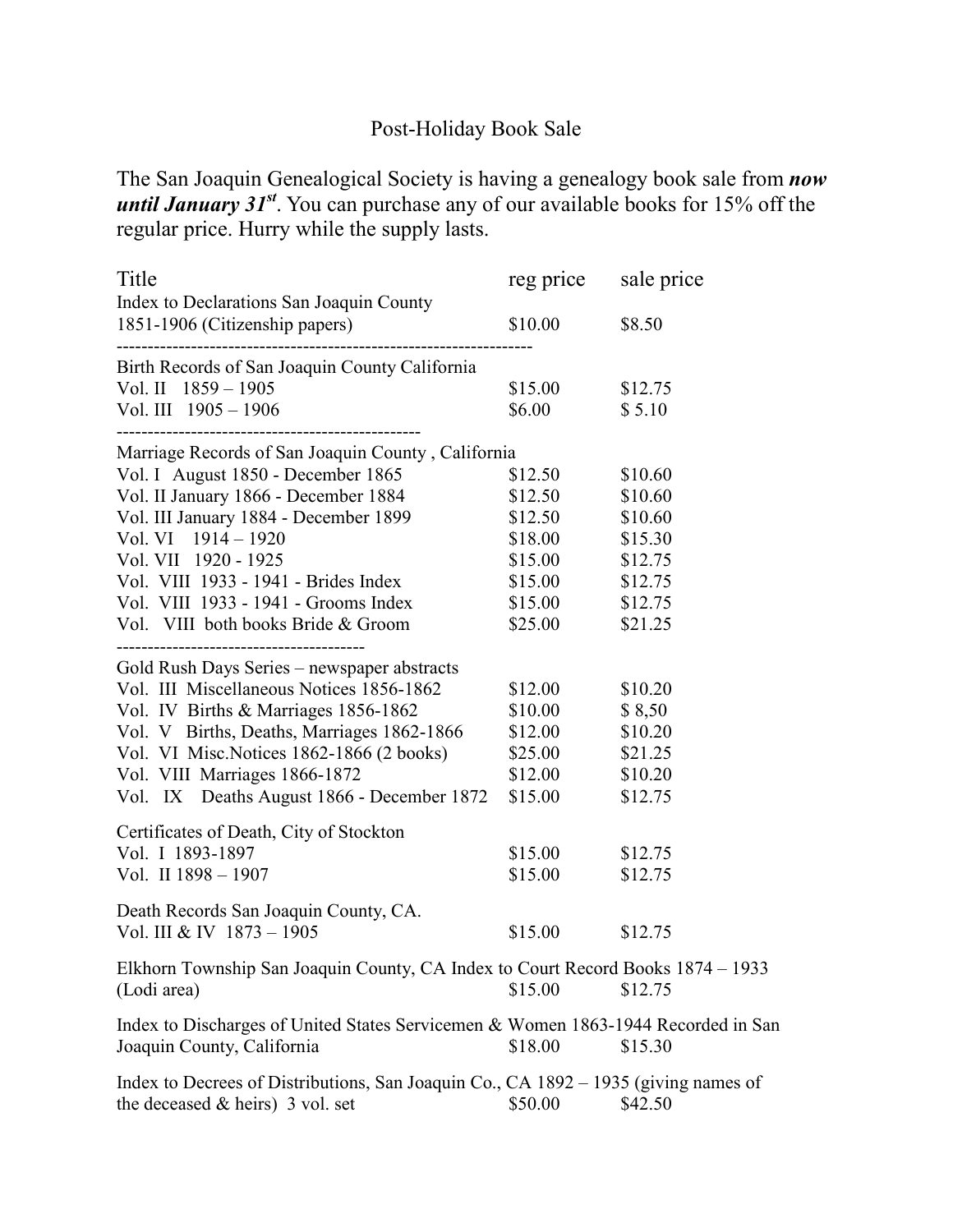# Post-Holiday Book Sale, continued

| Title                                   |                                                                                                                                 | reg price          | sale price         |
|-----------------------------------------|---------------------------------------------------------------------------------------------------------------------------------|--------------------|--------------------|
| Grantees<br>Grantor                     | Index to Deeds San Joaquin Co., CA .1860 - 1868<br>Miscellaneous Records, San Joaquin Co., CA. (from court & newspaper records) | \$15.00<br>\$15.00 | \$12.75<br>\$12.75 |
| Volume I                                |                                                                                                                                 | \$12.00            | \$10.20            |
| Stockton, California City Directories   |                                                                                                                                 |                    |                    |
| 1852 & 1854                             |                                                                                                                                 | \$12.00            | \$10.20            |
| 1871-1872                               |                                                                                                                                 | \$20.00            | \$17.00            |
| 1873-1874                               |                                                                                                                                 | \$12.00            | \$10.20            |
| 1878                                    |                                                                                                                                 | \$15.00            | \$12.75            |
|                                         | List of (High School) Graduates San Joaquin County                                                                              |                    |                    |
| Lodi 1898 – 1930 Stockton 1870 – 1930   |                                                                                                                                 | \$15.00            | \$12.75            |
|                                         | The Great Register of Voters - San Joaquin County, CA                                                                           |                    |                    |
| 1866-1871<br>$A-Z$                      |                                                                                                                                 | \$20.00            | \$17.00            |
| $1871 - 1879$ $A - Z$                   |                                                                                                                                 | \$20.00            | \$17.00            |
| $1879 - 1886$ A - L                     |                                                                                                                                 | \$20.00            | \$17.00            |
| $1879 - 1886$ M - Z                     |                                                                                                                                 | \$20.00            | \$17.00            |
| $1886 - 1890$ A - L                     |                                                                                                                                 | \$20.00            | \$17.00            |
| $188601890$ M - Z                       |                                                                                                                                 | \$20.00            | \$17.00            |
| All 6 volumes                           |                                                                                                                                 | \$100.00           | \$85.00            |
| Total of books ordered                  |                                                                                                                                 |                    |                    |
| Sales Tax if CA resident 8%             |                                                                                                                                 |                    |                    |
| Postage & handling \$1.50 for the $1st$ | book and 50 cents for each additional book                                                                                      |                    |                    |
| Total of order                          |                                                                                                                                 |                    |                    |
| Mail orders to:                         | <b>San Joaquin Genealogical Society</b><br>P.O. box 690243<br>Stockton, CA 95269-0243                                           |                    |                    |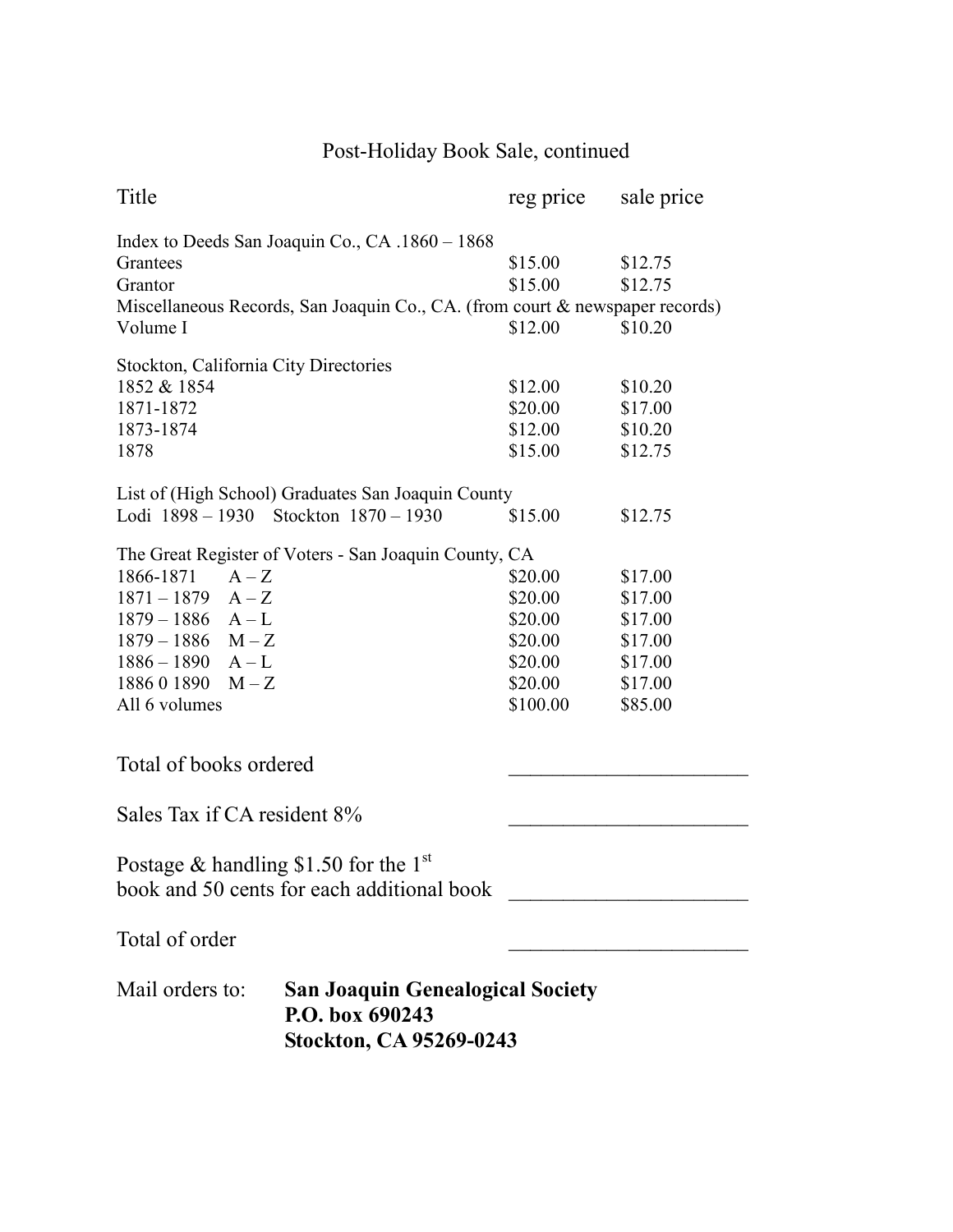### **Book Committee Report**

The San Joaquin Genealogical Society purchases a number of books each year with the goal of furthering members' research accomplishments and giving back to the greater community through such book donations to our local public library. This goal is accomplished through a two-step process. First, through membership input at regularly-scheduled Book Committee meetings, future purchases are determined. Then, for the first year after each book's arrival in the Society's possession, it is housed with the Society's private collection for the benefit of our members. Finally, after a set time in the private collection, each book is delivered to the Chavez branch of the Stockton Public Library for inclusion in their collection. ~Virginia Kranz

In July, 2012, the following titles were delivered from the San Joaquin Genealogical Society to the Chavez Library:

3316 Passenger Arrivals at the Port of New York, 1820-1829 3317 Passenger Arrivals at the Port of New York, 1830-1832 3352 Heads of Families 1790 USA, Maine 3342 Missouri Genealogy Gleanings, 1840 and Beyond, Volume I 3460 Female Index of Genealogical Dictionary of the First Settlers of New England 3461 Great Migration, Vol III, G-H 3462 Great Migration, Vol IV, I-L 3463 Great Migration, Vol V, M-P 3464 Pennsylvania German Church Records, Volume I, Parts A and B 3465 Pennsylvania German Church Records, Volume II 3466 Pennsylvania German Church Records, Volume III 3470 Georgia Confederate Soldiers Who Died 3471 The Ark and the Dove Adventurers 3479 Great Migration, Vol VI, R-S 3481 Arizona, 1890, Great Register 3491 Migration from the Russian Empire, Volume IV 3492 Migration from the Russian Empire, Volume V

The following 2012 purchases remain in the Society's private collection for member use:

3507 Ancestor Roster, 1915-2005, Nat'l Soc., Colonial Dames, XVII Century 3508 Civil War Veterans of San Joaquin County CA, by Barbara Filbin 3509 Glenview Cemetery, Clements, San Joaquin County CA, by Barbara Filbin 3510 Pioneer Harmony Grove Cemetery, Lockeford CA, by Barbara Filbin 3511 Through the Window of the Past, Abstracts, Washington Reporter, Vol I 3512 Through the Window of the Past, Aug 1814 to Dec 1816, Vol II 3513 Through the Window of the Past, Jan 1817 to Feb 1820, Vol III 3514 Abstracts of Land Grant Surveyors, Autusta and Rockingham Cos, 1761-1791 3515 Arkansas Confederate Veterans and Widows, Pension Applications 3516 Benton County, Arkansas, Bio and Hist Memoirs, Goodspeed 3517 Saline County, Arkansas, Bio and Hist Memoirs, Goodspeed 3518 Washington County, Arkansas, Hist Memoirs, Goodspeed 3519 Something from Nothing, Early History of Calaveras County, Vols I, II, and III 3520 Old Kentucky Entries and Deeds, by William Rouse Jillson 3521 Irish Passenger Lists, 1803-1806 3522 Adventurers of Purse and Persons, 1601-1624, Virginia, and Families 3523 The Scotch-Irish of Colonial Pennsylvania by Wayland Dunaway 3524 A History of Hallifax, Virginia by Wirt Johnson Carrington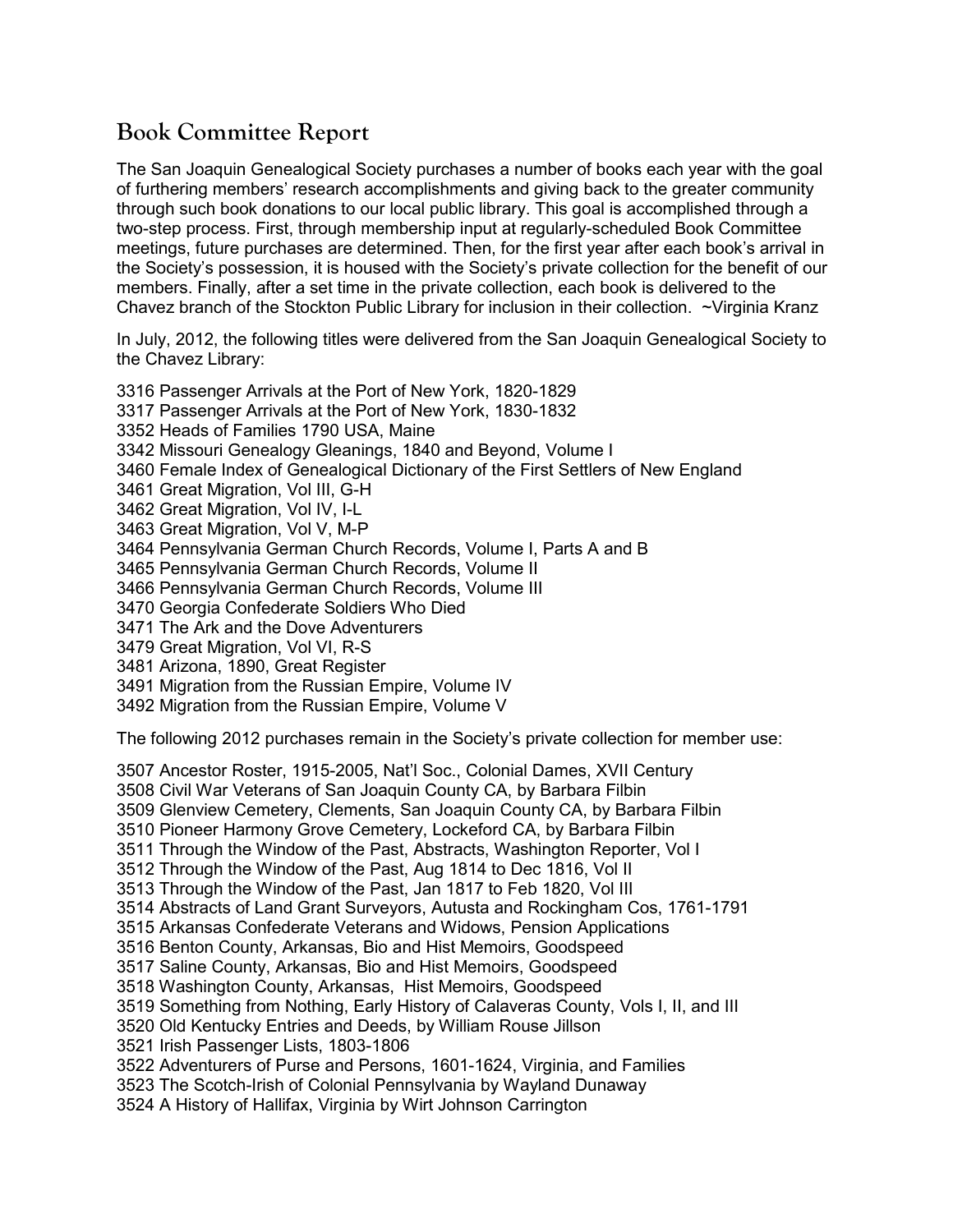# **Please Help Update Our Society's Surname Book**

The San Joaquin Genealogical Society maintains a Surname Book, which is a book containing indexed lists of family names being researched by members of the Society who wish to contribute such information to us. It is hoped that the majority of our members will be willing to participate in this project, as it is a resource which affords members an opportunity to advertise or share their interest in particular family names.

A sheet, such as the one described below, when submitted by you to the Society's Surname Committee, will be included in our Surname Book. The book will be made available for use by members and the public at the Stockton Public Library, downtown location.

Here are some instructions for completing your Surname Sheet:

| Column 1 | <b>SURNAME</b>                             | List all surnames (last names only) that appear on your<br>Pedigree Chart (Family Tree). You may also be researching<br>your spouse's family tree; if so, include those surnames.          |
|----------|--------------------------------------------|--------------------------------------------------------------------------------------------------------------------------------------------------------------------------------------------|
| Column 2 | <b>LOCATION</b><br>STATE/<br><b>COUNTY</b> | In tracing back the surnames, list the State and county in<br>U.S. where families resided, if known. Going further back in<br>time, list the country from which they immigrated, if known. |
| Column 3 |                                            | TIME SPAN Merely approximate the time period you think they may<br>have been in these certain areas.                                                                                       |

The back of the Surname Sheet can be used to list additional names, or you may use another sheet of paper. Just follow the same format.

In addition to providing the Surname Committee with your Surname Sheet, please enclose a Pedigree Chart. Because of limited space in our book, we are asking that you do not go beyond five generations, unless you wish to utilize the back of the chart. If you are working on a spouse's family tree as well as your own, two charts should be submitted. Whether using a chart provided by the Society or providing one of your own, please make sure it is a version that is 8.5 x 11 inches in size.

If you are unsure how to complete your Surname Chart or Pedigree Chart, please bring it with you to the next Society meeting and one of our officers will gladly assist you.

Please bring completed forms to the next meeting you attend, or mail them to:

**San Joaquin Genealogical Society P. O. Box 690243 Stockton, California, 95269-0243**

~*Melinda Lambaren*